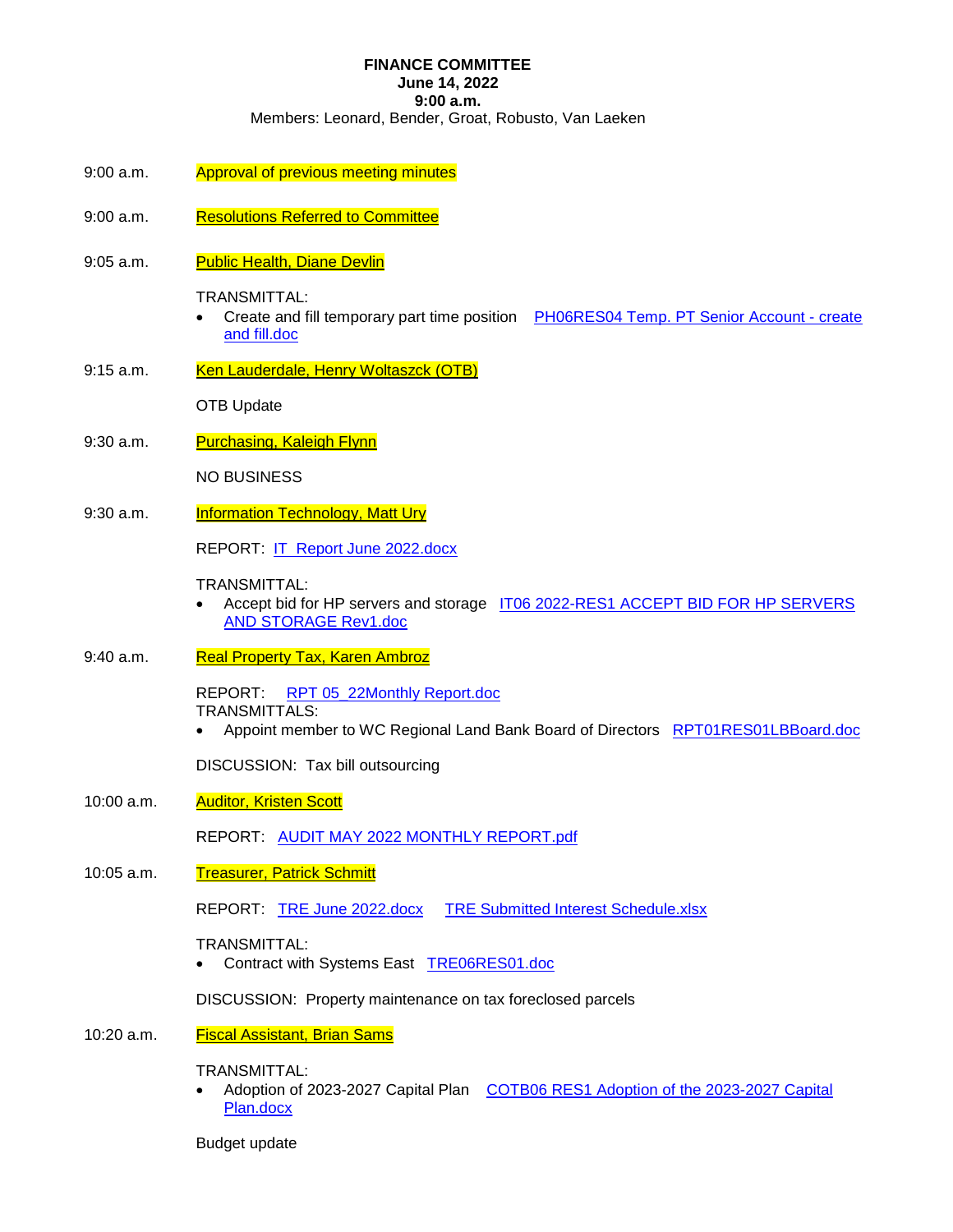10:30 a.m. Land Bank, Mark Humbert

Update

10:40 a.m. County Attorney, Dan Connors

EXECUTIVE SESSION

TRANSMITTAL:

- Settlement of 2 claims CA06RES01.doc
- Settlement of 1 claim CA06RES02.doc
- Repair ALS vehicle CA06RES03REV1.doc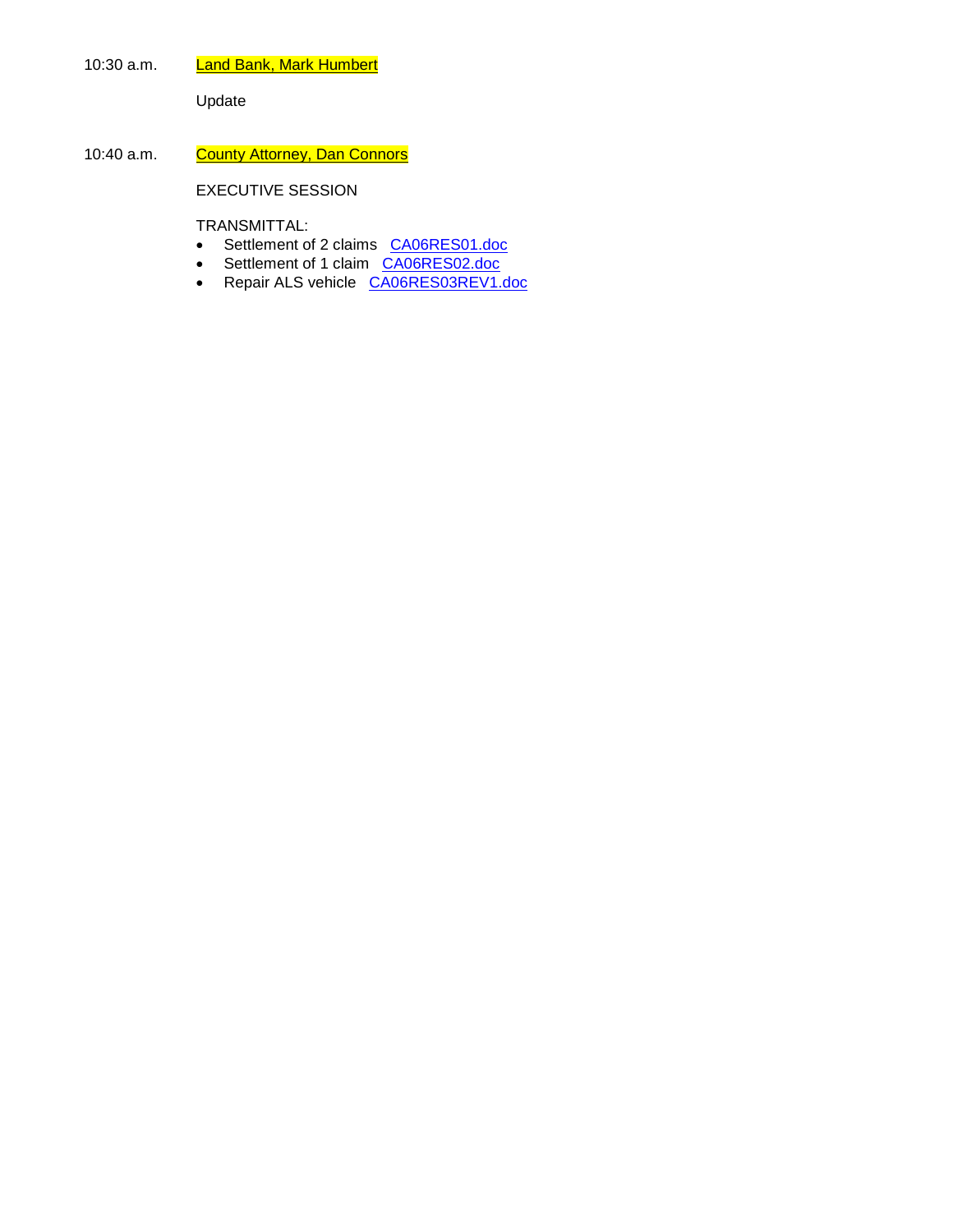#### AUTHORIZATION TO CREATE A TEMPORARY PART-TIME SENIOR ACCOUNT CLERK FOR WAYNE COUNTY PUBLIC HEALTH

WHEREAS, The Director of Public Health has received a resignation from a Senior Account Clerk effective June 30, 2022; and

WHEREAS, the Pre-School Supportive Health Services Program (PSSHSP) is mandated by the NYS Education Department (NYSED) for the County to pay for all services provided to pre-school aged children as recommended by their Individualized Education Plan (IEP) from their local school district; and

WHEREAS, Wayne County Public Health (WCPH) is the Local Education Agency (LEA) for administering the PSSHSP program for Wayne County; and

WHEREAS, WCPH holds contracts with all approved Pre-School Related Service Providers and Center Based programs (Pre-K) to provide PSSHSP services; and

WHEREAS, WCPH is entitled to claim Medicaid revenue and state aid against services provided by all Pre-K providers and programs through the PSSHSP as the LEA; and

WHEREAS, the resigning Senior Account Clerk is responsible for: timely submission of all required information to NYSED, reimbursement to providers for approved services rendered, Pre-K Medicaid billing, State Aid claiming, and other program duties; and

WHEREAS, current WCPH employees are unable, due to time constraints, to train a new Senior Account Clerk to perform these important functions on a daily basis; and

WHEREAS, the resigning Senior Account Clerk has agreed to work in a temporary part-time capacity to perform their current job duties and to assist with the training of the new employee once they are hired for the period of July 1, 2022 to September 22, 2022; now, therefore, be it

RESOLVED, that the Director of Public Health is hereby authorized to create and fill a temporary part-time Senior Account Clerk position for a twelve week period of time beginning on July 1, 2022 to September 22, 2022; and be it further RESOLVED, that the County Treasurer is authorized to make to following budget adjustments:

| A4017 Public Health - Children w/ Special Needs 3-5                                                             |  |
|-----------------------------------------------------------------------------------------------------------------|--|
| (Appropriations)                                                                                                |  |
| \$5,393 to 51154 - Senior Account Clerk                                                                         |  |
| \$413 to 58200 - Payments to Social Security                                                                    |  |
|                                                                                                                 |  |
| A1990 General Fund Contingencies                                                                                |  |
| (Appropriations)                                                                                                |  |
| \$5,806 from 54000 - Contractual Expenses                                                                       |  |
|                                                                                                                 |  |
| Budgeted: yes ___ no__x_ Proposed Cost: ___\$5,806__ Reimbursed Amount ______ County cost \$5,806__             |  |
| Departmental transfer \$______________________ from Account No. ___________________ to Account No. ____________ |  |
|                                                                                                                 |  |
|                                                                                                                 |  |
|                                                                                                                 |  |
|                                                                                                                 |  |
|                                                                                                                 |  |
|                                                                                                                 |  |
|                                                                                                                 |  |
|                                                                                                                 |  |
|                                                                                                                 |  |
|                                                                                                                 |  |
|                                                                                                                 |  |
| Referred to:                                                                                                    |  |
| Committee: _____ Ayes _____ Nays _____ Date: __________ Signature: _________________________________            |  |
|                                                                                                                 |  |
| Committee: _____Ayes ______ Nays _______ Date: __________Signature: ________________________________            |  |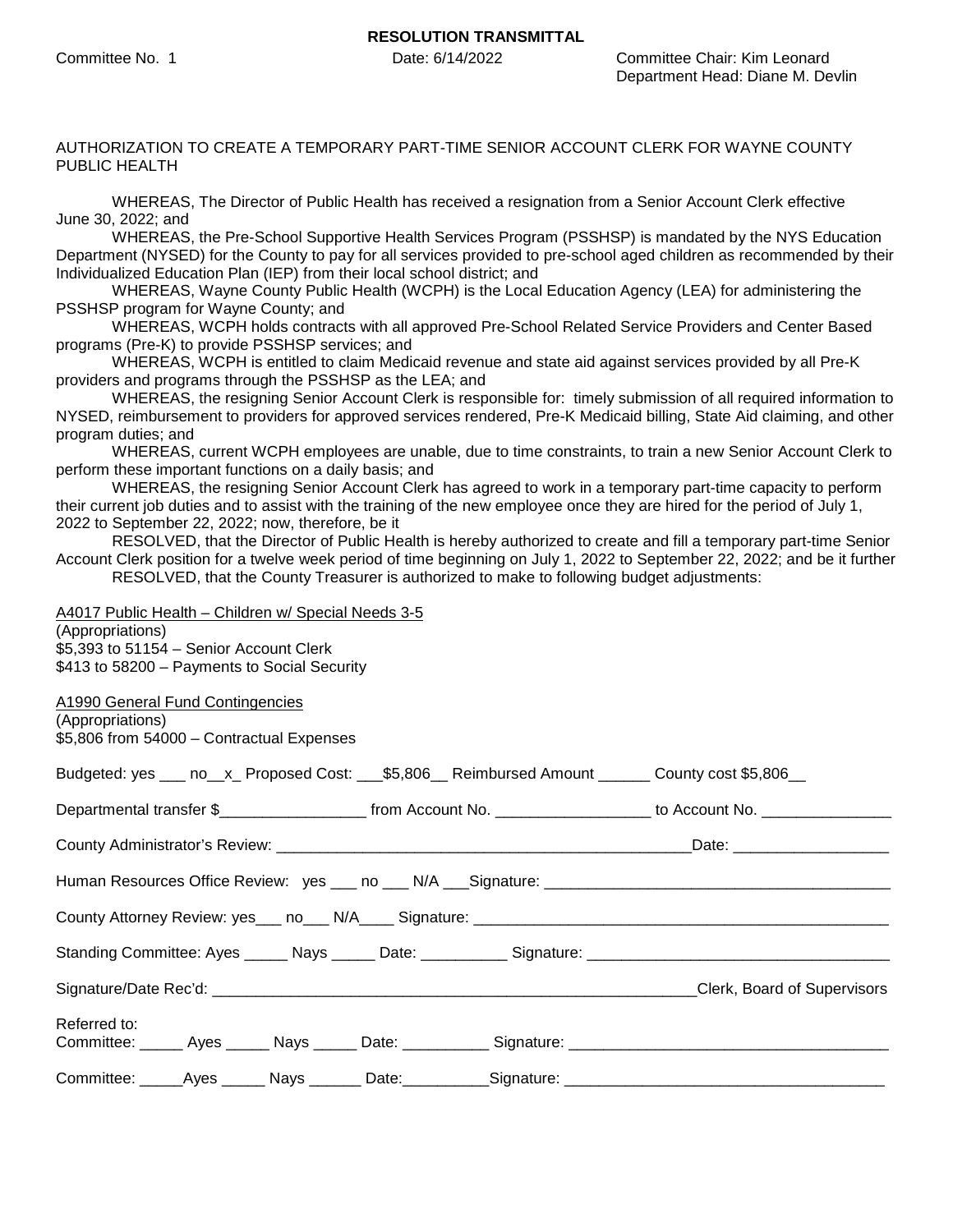## Wayne County Information Technology Monthly Report Prepared by Matt Ury

## June 1, 2022

## Activity:

- 505 new support tickets were submitted in May.
- 20 computer installs were completed.
- New firewalls were installed as part of the ARPA funded projects.
- Plans are being developed to restructure the IT department to improve efficiency and security.
- Village taxes have been completed.
- The county phone system software was upgraded to a newer version. Replacement of the old system continues.
- Summer help has started and they are doing well with installs.

## Current projects:

- Expansion of security platform.
- Phone system upgrade.
- Sheriff/E911 Shift Scheduling roll out PossWeb as primary software to Supervisors.
- County Clerk convert Records Management database to Laserfische.
- Multifactor authentication for financial and medical departments.
- **•** Board of Elections security enhancements.
- Switch replacements 2024
- Access point upgrade 2023
- Server and storage upgrade 2023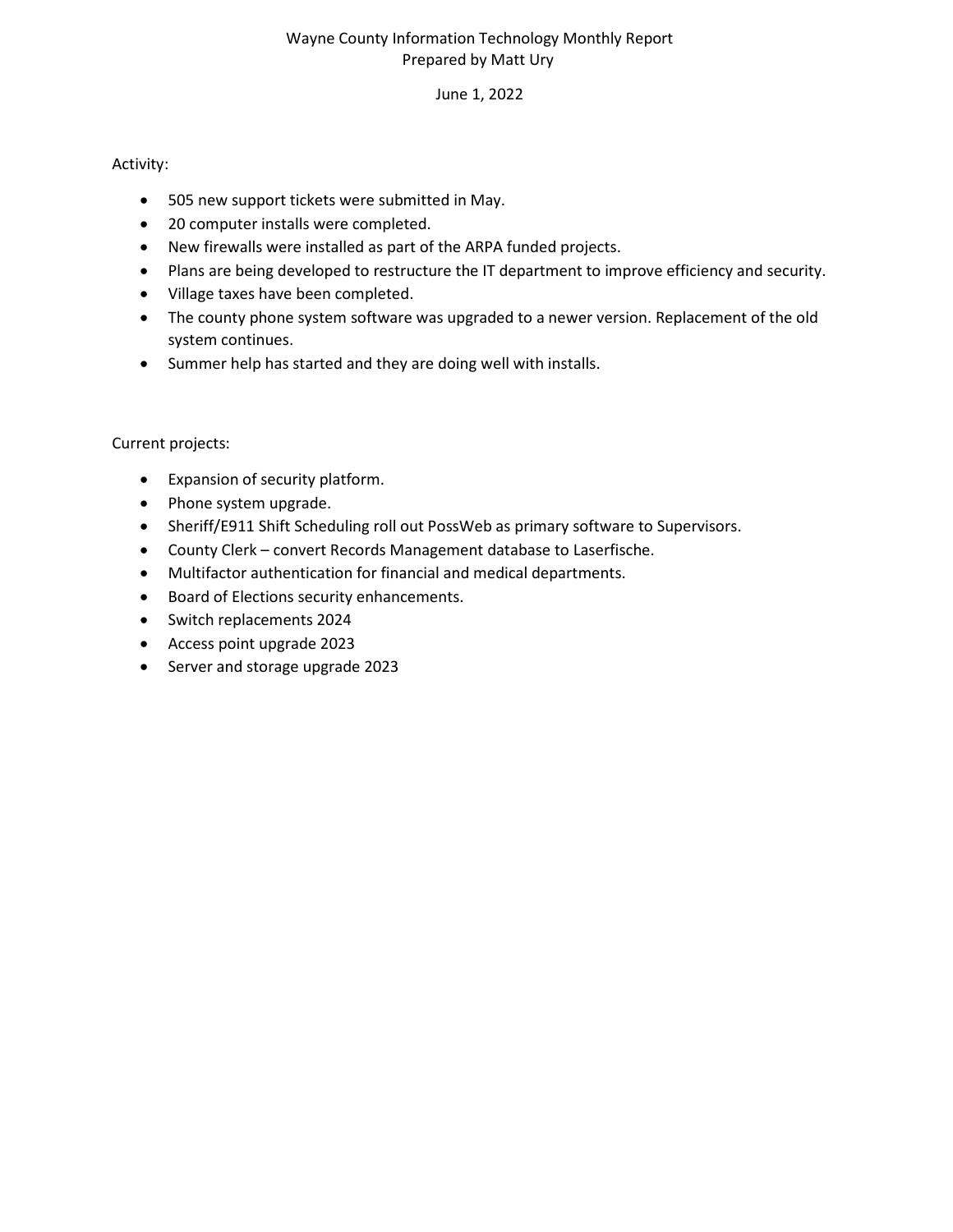Committee No. 1 Date: 6/14/2022 Committee Chair: Supervisor Leonard Department Head: Matt Ury

## **AUTHORIZATION TO ACCEPT BID FOR HP SERVERS AND STORAGE FOR THE INFORMATION TECHNOLOGY DEPARTMENT.**

WHEREAS; the Board of Supervisors has approved funding for a Server & Storage Upgrade, resolution 631-21;

and

WHEREAS, the Information Technology department has standardized on HP servers and storage, resolution 116- 22; and

WHEREAS, the Purchasing department advertised for bids for HP servers and storage hardware; and WHEREAS, the following bids were received by 11AM on Monday June 6, 2022

Vendor DOX Electronics Inc. \$525,426.64; now therefor be it

RESOLVED, that the bid received from DOX Electronics Inc. is hereby accepted; and the Chairman of the Board of Supervisors is hereby authorized to execute a contract for HP servers and storage from DOX Electronics Inc. for the amount of \$525,426.64, subject to the County Attorney's approval as to form and content.

|              | Budgeted: yes x no___ Proposed Cost: ___\$525,426.64 ______ Reimbursed Amount _______County cost _______         |  |
|--------------|------------------------------------------------------------------------------------------------------------------|--|
|              | Departmental transfer \$_______________________ from Account No. ___________________ to Account No. ____________ |  |
|              |                                                                                                                  |  |
|              |                                                                                                                  |  |
|              |                                                                                                                  |  |
|              |                                                                                                                  |  |
|              |                                                                                                                  |  |
| Referred to: | Committee: ______ Ayes ______ Nays ______ Date: ___________ Signature: _____________________________             |  |
|              | Committee: _____Ayes ______ Nays _______ Date: ___________Signature: _______________________________             |  |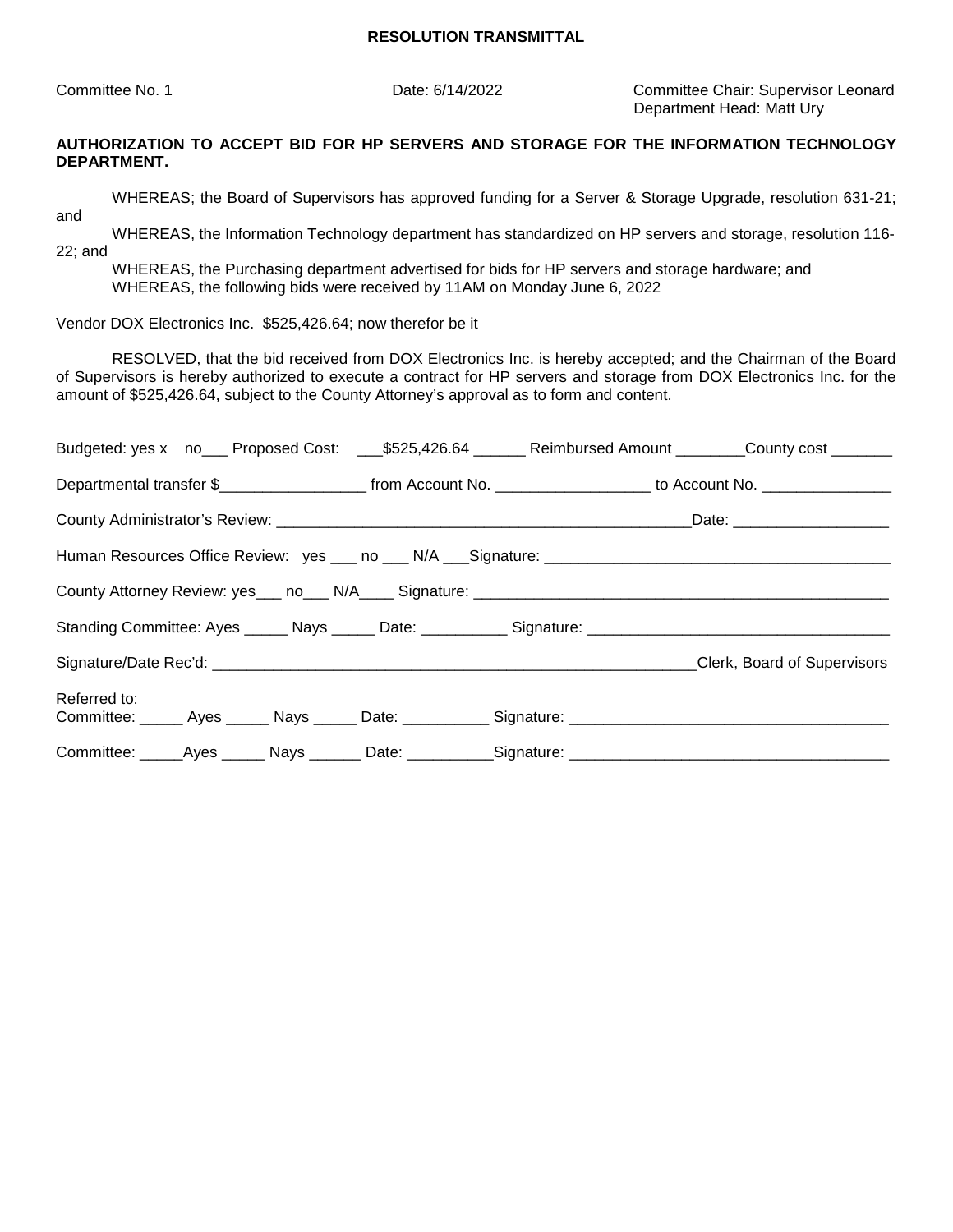## Real Property Tax Services Activity Report May 2022

Our mission is to fulfill the requirements of New York State Laws and Regulations and to provide services for assessors and local government officials to achieve and maintain equitable assessments throughout Wayne County

Our Agency is here to serve you, ready to answer your questions, and address your concerns. Technical and professional assistance is available to county departments, local governments, school districts, taxpayers and the public for all aspects of real property assessment and taxation.

Through the Director and staff, the Wayne County Real Property Tax Services Agency takes great pride in the services we provide to all of Wayne County. This agency maintains the data related to the generation and publication of town, county, village and school assessment rolls, tax rolls and tax bills. We also publish tax maps.

BAR training was held both on site and virtually through Zoom on May 19th; with 16 people attending. The procedure went well. There was participation by many of the trainees. All on-site attendees were given their Certificate at the close of the training. All attendees through Zoom were mailed their Certificate. Copies of all Certificates have been electronically filed with NYS.

There seems to be a lack of interest from the public wishing to serve on their local Board of Assessment Review. There were instances this year where a 5-person BAR only had 2 or 3 members available on Grievance Day, making a quorum difficult at times. If your BAR is lacking members, please start looking for replacements sooner than later. If you will not be able to obtain new members to meet the 5-person BAR, possibly consider reducing to a 3-person BAR. When there is not a quorum, Real Property Tax Law states that the County Chairman of the Board of Supervisors, the Clerk to the Chairman and the County Treasurer, become the "BAR" for that municipality upon the request from the assessor.

Grievance Day, for most municipalities, was held on May 24th. The municipalities that share an assessor would hold Grievance Day on a different day determined by the municipality

Village tax files were proofed, relevy amounts were keyed and bank codes, for the three largest mortgage servicers, were batch maintained before running the village bills. All Village tax bills were prepared and available for pick up by the Village Collectors by May 27th. Bank code changes were exchanged and applied for CoreLogic and Wells Fargo and Lereta.

In addition to assisting the general public, county departments and other agencies, there were in addition to 226 property transfers maintained.

Thank you

Karen Ambroz, CCD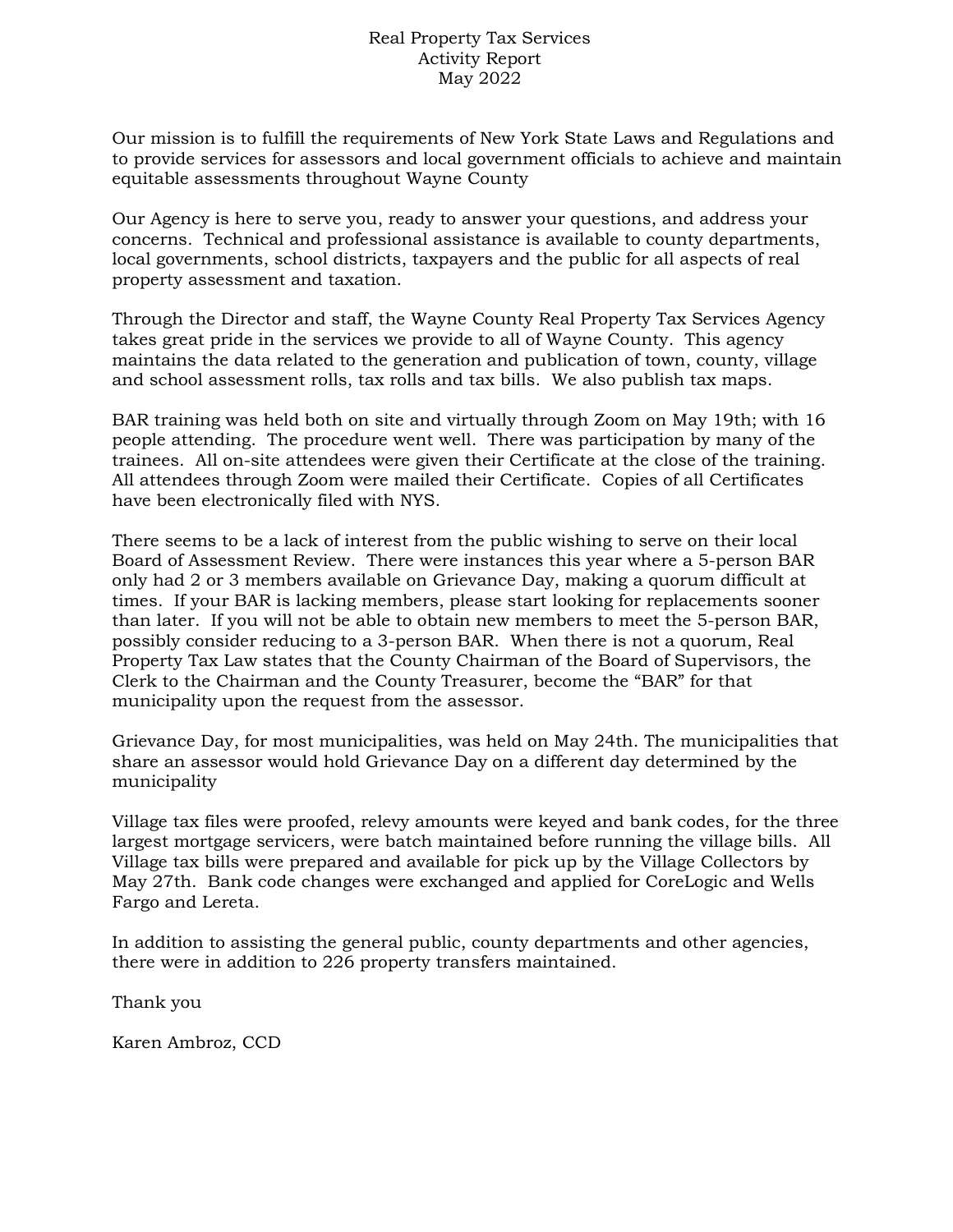Committee No. 1 Date: June 14, 2022 Committee Chair: Supervisor Leonard Department Head: Karen Ambroz

#### AUTHORIZATION TO APPOINT MEMBER TO THE WAYNE COUNTY REGIONAL LAND BANK BOARD OF **DIRECTORS**

| WHEREAS, Supervisor Eygnor is no longer available to serve on the Wayne County Regional Land Bank Board of |
|------------------------------------------------------------------------------------------------------------|
| Directors as County Representative; and                                                                    |
| WILIEDEAS, Supervisor Michael Depalty has assessed to come for the remainder of Supervisor Evance's term   |

WHEREAS, Supervisor Michael Donalty has agreed to serve for the remainder of Supervisor Eygnor's term, ending 12/31/2024, as a County Representative; and now therefore, be it

RESOLVED, that Walworth Town Supervisor, Michael Donalty, is hereby, appointed to the Wayne County Regional Land Bank Board of Directors, filling the vacancy for the remainder of the specified term.

| Budgeted: yes ___ no___ Proposed Cost: ____0________ Reimbursed Amount ___________ County cost____0_______                              |  |                             |
|-----------------------------------------------------------------------------------------------------------------------------------------|--|-----------------------------|
| Departmental transfer \$________________________________from Account No. ____________________________ to Account No. __________________ |  |                             |
|                                                                                                                                         |  |                             |
|                                                                                                                                         |  |                             |
|                                                                                                                                         |  |                             |
|                                                                                                                                         |  |                             |
|                                                                                                                                         |  | Clerk, Board of Supervisors |
| Referred to:                                                                                                                            |  |                             |
| Committee: _____Ayes ______ Nays _______ Date: ___________Signature: ______________________________                                     |  |                             |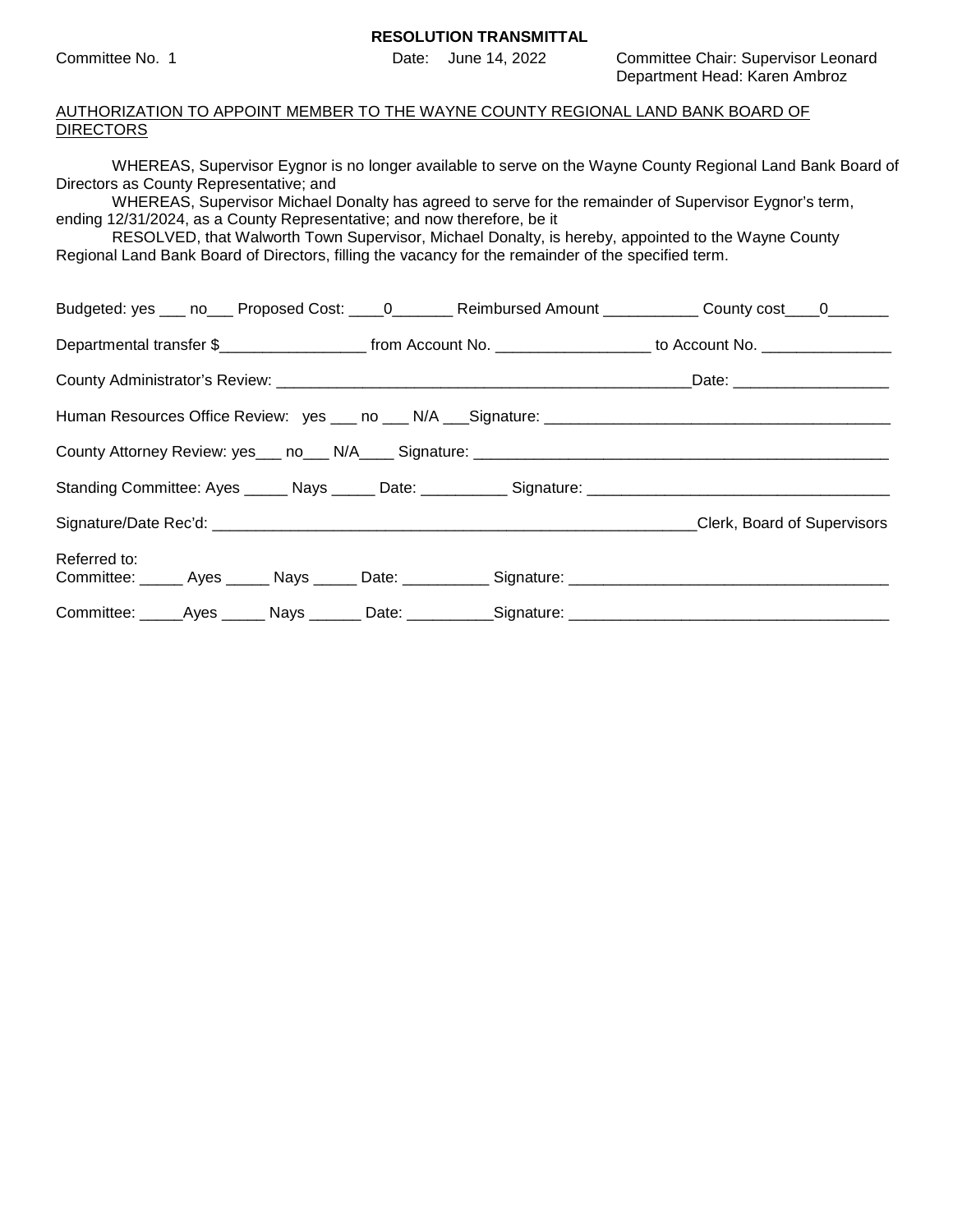# **Audit Department Report**

Finance Committee June 14th, 2022



Invoices Audited; 1,577

Invoices Approved and Paid; 1,569

Invoices Denied; 8 invoices were denied payment during the month of May for the following reasons; required signatures/approvals were not obtained prior to submission, documentation required for invoice is missing, a purchase order is required for this expense, contract issues, invoice did not include required information, and more information is needed to remit payment of this invoice.

Invoices Altered prior to Approval; a total of 7 invoices were altered prior to approval and payment for the following reasons;

Invoiced prices were not aligned with contracted rates Incorrect mileage rate used for invoice calculation The total hours of service on an invoice was calculated inaccurately Sales tax included on an invoice Invoice was allocated to the incorrect account User error; incorrect amount was entered by department

Invoices Altered and Reentered in the Month; 0 Invoices

#### Audits/Projects worked on in May;

The field work for the STOP-DWI audit was completed and a draft copy of the audit report was sent to the Sheriff's Office. This audit will be presented to the committee after a response is received from the Sheriff's Office.

The business associate audit has begun. A list of potential business associates were selected and sent the initial questionnaire to determine if the vendor meets the requirements to be included in the County's annual business associate audit.

Attended weekly meetings with the Nursing Home's administrative staff to discuss the Medicaid reimbursement issue that was discussed at the Finance Committee in May. All new developments on this issue were communicated to the external auditors. The County's external audit cannot be completed until it is reasonably determined whether or not the Medicaid claims related to December 2021 and January 2022 will be received by the Nursing Home.

Attended the New York Association of Counties Finance School May 10<sup>th</sup> through the 13<sup>th</sup>.

#### Next on the Agenda;

The Audit Office will begin developing the request for proposals for the County's independent audit services for 2022, with the option to renew for 2023 and 2024.

The business associate audit work will continue. This audit depends on responses from several vendors, and therefore can take several months to complete.

The Audit Office will begin formulating the 2023 budget for entry in the County's financial software.

Weekly meetings with Nursing Home staff, and the County Administrator will continue to determine how to address the Medicaid reimbursement issue.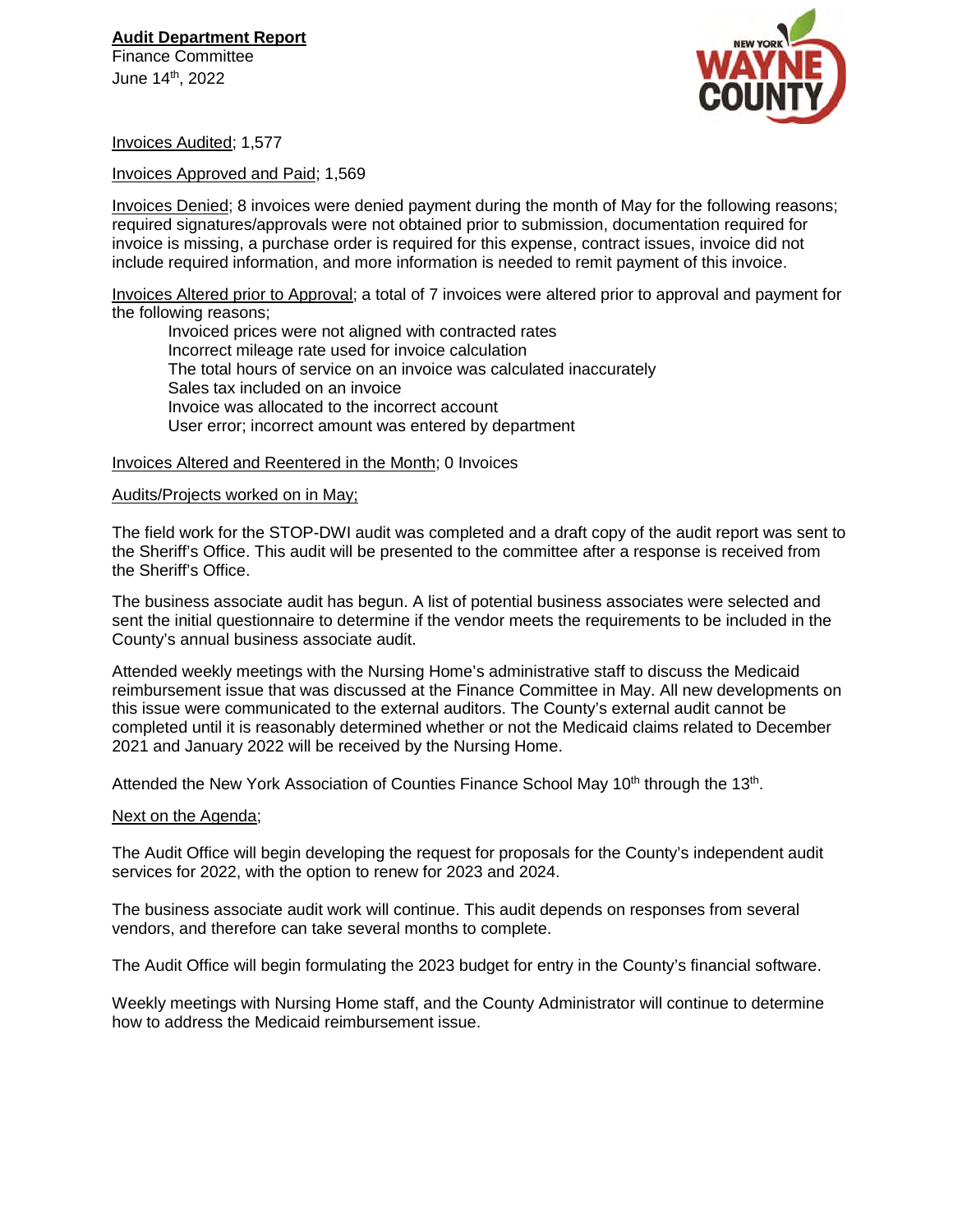

 County of Wayne **Office of the County Treasurer**  Post Office Box 8 Lyons, New York 14489-0008

Patrick J. Schmitt COUNTY TREASURER ----------------------- 315-946-7441 **WWW.CO.WAYNE.NY.US**

- The Treasurer's Office and County Attorney's Office are working together to pursue legal action to collect the remaining payroll funds that were not paid back by employees.
- The Judgment of Foreclosure was signed on May 23, 2022. The deeds for these properties were signed June 1, 2022.
- A discussion is needed regarding property maintenance for the foreclosed properties. Many towns have already requested the County to mow several properties as of June 2, 2022.
- 2020 Tax Foreclosure parcel count:

| <b>Date</b> | <b>Total Parcels</b> |
|-------------|----------------------|
| 12/31/21    | 234                  |
| 1/31/22     | 217                  |
| 2/28/22     | 202                  |
| 3/31/22     | 124                  |
| 4/29/2022   | 41                   |
| 6/1/2022    | 28                   |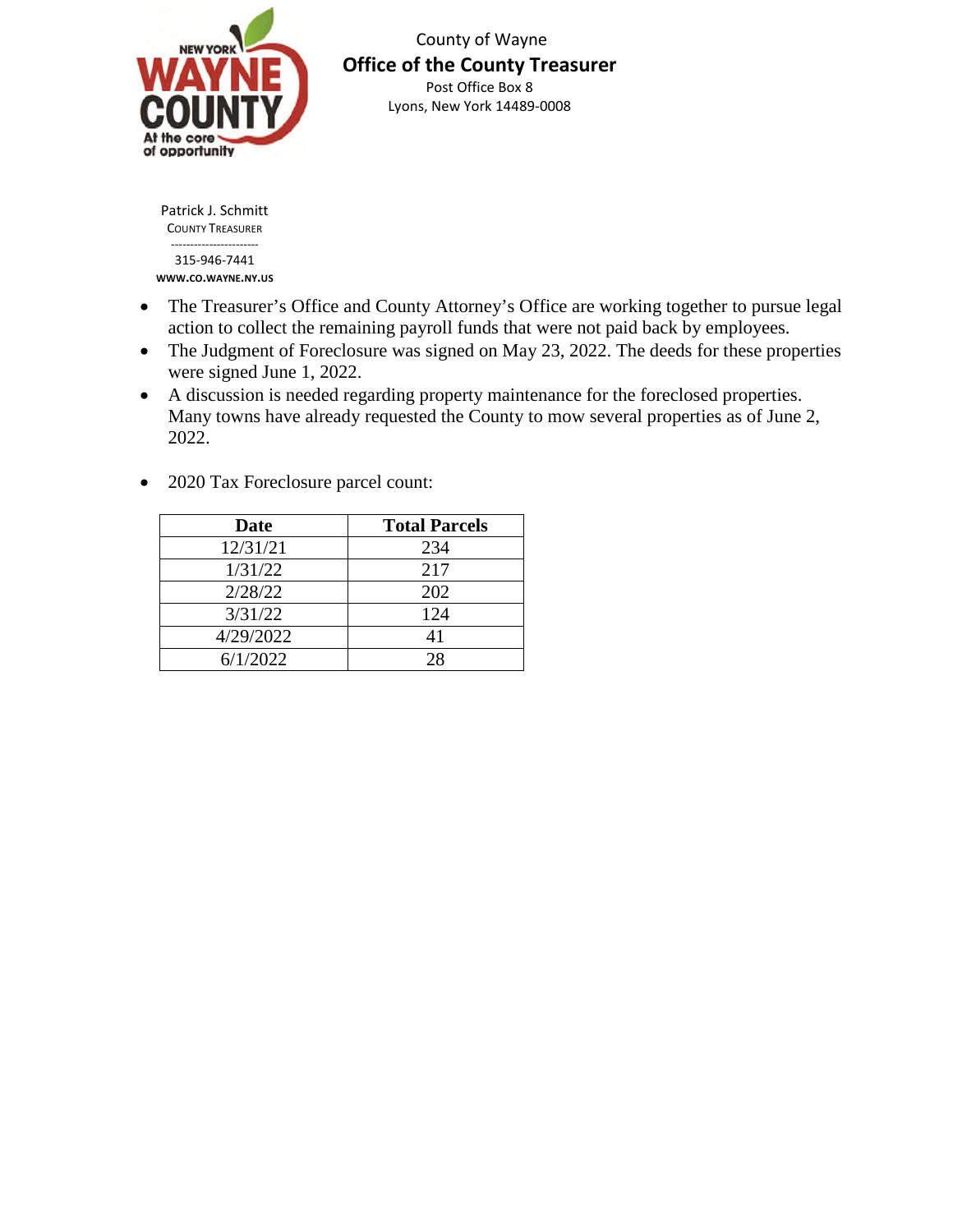|                                                | $len-19$                                                                                                                                                                 | $F$ eh-19            | Mar-19                     | Apr-19                    | <b>May-19</b>                      | $lum-19$                 | $Juh-19$                                                                  | Aug-19                    | $Step-19$                    | Oct-19                         | Nov-19             | Dec-19                   | Total                    | <b><i><u>Dunget</u></i></b>                               | Difference (Under) / Over               |
|------------------------------------------------|--------------------------------------------------------------------------------------------------------------------------------------------------------------------------|----------------------|----------------------------|---------------------------|------------------------------------|--------------------------|---------------------------------------------------------------------------|---------------------------|------------------------------|--------------------------------|--------------------|--------------------------|--------------------------|-----------------------------------------------------------|-----------------------------------------|
| <b>General Fund (A)</b>                        | 391.44                                                                                                                                                                   | 5,110.07             | 196,947.99                 | 26,278.01<br>5            | 5 111 254 23 5 237 968 14          |                          | 76,789.22<br>-5                                                           | 73, 923, 23<br>s.         |                              | 178.694.22 \$123.097.55        | 229, 222, 47<br>s  | 140,421.54<br>s          | 5 1,400,917.91 \$        | 520,500.00                                                | 550,417.91                              |
| Highway Fund (D)                               | 22.66                                                                                                                                                                    |                      | 1.11                       | $\sim$                    | 2.41                               | S.<br>136                | 0.14                                                                      |                           | 1.26                         | 11.95                          | ٠                  | 11.03                    | 51.92 \$                 | 200.00                                                    | (146.06)                                |
| <b>Highway Machine Fund (DM)</b>               | 14.61                                                                                                                                                                    | 5.55                 | 10.95                      | 12.09                     | 13.83                              | 63.41                    | 30.29                                                                     | 24.67                     | 297                          | 96.79                          | 131.86             | 34.15                    | 441 23 \$                | 200.00                                                    | 241.23                                  |
| Nursing Home Fund (E)                          | 5 39 815 67                                                                                                                                                              | 56,765.25            | 35,023,90<br>s             | s<br>65.394.86            | s<br>55.864.61                     | s<br>64<br>655 52        | 5<br>78,486.21                                                            | 26,072.28<br>s            | 91,769.53                    | 25.113.55<br>s                 | 26,883.34          | s<br>65,238,33           | 639,116.35               | 350 966 00<br>s                                           | 205,150.35                              |
| <b>Capital Project Fund (H)</b>                | 5 5, 203.13                                                                                                                                                              | 15,625.72            | 44.77                      | 5<br>13,640.01            | 168.64                             | 5<br>1,550.71            | 160.53                                                                    | s.<br>9, 235, 34          | 92.53                        | s<br>2.099.56                  | 2977.46            | 4.049.07<br>s            | 55.977.47                | 27.831.66 \$                                              | 28,145.81                               |
| Work Comp Fund (5)                             | 5 11,985.38<br>5                                                                                                                                                         | 16.321.91            | 30.75                      | 5 17,697.77               | 5 20, 261.28                       | s<br>3,614.09            | 5 15,070.59                                                               | 5 10,092.90               | 15,066.87                    | 6.16                           | 8.014.05           | 5<br>27,001.65           | 156,964.25               | 30,000.00 \$                                              | 126,964.25                              |
|                                                | 5 57.432.09 5 93.020.53 5 232.059.47 5 123.022.74 5 190.565.00 5 300.237.03 5 173.536.90 5 130.140.50 5 205.627.30 5 155.025.09 5 267.229.10 5 236.755.60 5 2.253.469.19 |                      |                            |                           |                                    |                          |                                                                           |                           |                              |                                |                    |                          |                          | 929.697.66 \$<br>-51                                      | 1.324.747.64                            |
| General Fund (A)                               | $len-20$<br>(887.63) 5 157.882 18                                                                                                                                        | Feb-20               | <b>Mar-20</b><br>20,119.83 | Apr-20<br>35,151.98<br>s. | <b>May 20</b><br>28.173.77<br>s    | $Jum-20$<br>\$206,287.17 | $Ju + 20$<br>97,411.95<br>5                                               | Aug-20<br>12.328.15<br>-5 | $5$ ep 20<br>189,493.91<br>s | $Oct-20$<br>30.269.94 \$<br>-5 | Nov 20<br>2.021.42 | $Dec-20$<br>5 224 281 27 | Total<br>5 1004 533 92 5 | <b>Budget</b><br>775,500.00                               | Difference (Under) / Over<br>229,033.92 |
| <b>Highway Fund (D)</b>                        | s<br>11 31                                                                                                                                                               |                      |                            |                           | s                                  | 0.07<br>s                | S                                                                         | 0.03                      |                              | 6.99<br>S.                     | 0.94<br>s          | 34.53<br>-S              | 53.87 \$                 | 200.00                                                    | (146.13)                                |
| <b>Highway Machine Fund (DM)</b>               | 49.84                                                                                                                                                                    | 15.64                | 9.26                       | 0.76                      | 18.70                              | 195                      | 5.05<br>×,                                                                | 3.57                      | 6.10                         | 7.42                           | 5.00               | 16.61                    | 143.90                   | 200.00 \$<br>-5                                           | (56.10)                                 |
| Nursing Home Fund (E)                          | 5.37.977.15                                                                                                                                                              | 4.295.66             | 41.386.54                  | $\sim$<br>23.131.93       | 5.57<br>203.33                     | s.<br>20.438.28          | s<br>50 565 82                                                            | s.<br>22,466.25           | 1.081.57                     | 1.067.76                       | 108129             | s.<br>16<br>007.93       | 279,503.31               | 5<br>500 000 00                                           | (220,496.69)                            |
| <b>Capital Project Fund (H)</b>                | 5.19.476.39                                                                                                                                                              | 37.06                | 1,276.49                   | 127.52                    | 295.51<br>s                        | 145.14                   | 161.25                                                                    | s<br>114.67               | 114.79                       | 135.06                         | 147.25             | 130.45                   | 22.105.65                | 88.066.33                                                 | (65,960.65)                             |
| Work Comp Fund (5)                             | 28.24                                                                                                                                                                    | 4.039.25             | 20,583.39<br>5             | 24.10                     | 22.49                              | 15.97                    | 15.57                                                                     | 7,905.06                  | 1323.80                      | 16.21                          | 15.81              | 9,620.40<br>ß.           | 43,690.09                | 5<br>140,000.00                                           | (96,309.91                              |
|                                                | 5 56,655.00 \$ 166,273.79 \$ 83,375.31 \$ 58,436.29 \$ 85,653.80 \$ 228,891.58 \$ 148,160.02 \$                                                                          |                      |                            |                           |                                    |                          |                                                                           | 42,897.73                 | s                            | 194,020.17 \$ 32,303.38        |                    |                          |                          | 3.271.71 \$ 250.091.19 \$ 1.350.030.77 \$ 1.503.966.33 \$ | (215,126.36)                            |
|                                                |                                                                                                                                                                          |                      |                            |                           |                                    |                          |                                                                           |                           |                              |                                |                    |                          |                          |                                                           |                                         |
|                                                |                                                                                                                                                                          |                      |                            |                           |                                    |                          |                                                                           |                           |                              |                                |                    |                          |                          |                                                           |                                         |
|                                                | lan-21                                                                                                                                                                   | Feb-21               | Mar-21                     | Apr-21                    | May-20                             | $_{\text{burn}-21}$      | $Jub-21$                                                                  | Aug-21                    | $5.0 - 21$                   | $Oct-21$                       | Nov-21             | Dez-21                   | Total                    | <b>Budget</b>                                             | Difference (Under) / Over               |
| General Fund (A)                               | 54.105.77                                                                                                                                                                | 6.519.95             | 5 136,586.18               | 79,760.53                 | 16.836.24<br>5                     | 65,763.64<br>5           | 5 103 907 68                                                              | 10 566 03                 | 142,636.70                   | 39.626.26<br>-5                | $(7.261.38)$ 5     | 199,146.64               | 798.194.57               | 700.300.00<br>-5                                          | 97,094.57                               |
| <b>Highway Fund (D)</b>                        | 5<br>69.29                                                                                                                                                               | 34.49                | 13.14                      | 5.42<br>-5                | 0.09                               | 5.67                     | 9.28 <sub>5</sub><br>5                                                    | 1.52                      | 5.24 <sub>5</sub>            | $0.27 - 5$                     | 20.27              |                          | 173.40 \$                | 100.00 \$                                                 | 73.45                                   |
| <b>Highway Machine Fund (DM)</b>               | 23.11                                                                                                                                                                    | 10.66                | 3.48                       | 3.62                      | 3.16                               | 3.22                     | 2.99<br>5                                                                 | 5.51                      | 5.00                         | 12.00 \$<br>5                  | 13.97              | $\blacksquare$           | 36.72 <sub>5</sub>       | 200.00 \$                                                 | (113.26)                                |
| Nursing Home Fund (E)                          | 214.65<br>-5                                                                                                                                                             | 5,115.25             | 3.513.94                   | 4,121.04<br>5             | 127.60                             | 1,920.41<br>5            | 639.67                                                                    | 2.019.94<br>5             | 245.07                       | 1,691.50 \$<br>-5              | 260.05             | .627.73<br>-5            | 21,496.85                | 5<br>500 000 00                                           | (478,503.15)                            |
| <b>Capital Project Fund (H)</b>                | 139.50                                                                                                                                                                   | 93.62                | 67.27                      | 55.01<br>-5               | 50.99                              | 46.60                    | 38.84                                                                     | 37.42 \$<br>國             | 33.41 \$                     | 31.14 \$                       | 28.65 S            | 12.26                    | 635.01                   | 110 172 01 5<br>-5                                        | (109.537.00)                            |
| Work Comp Fund (5)                             | 23.23                                                                                                                                                                    | 401 23               | 1,115.85<br>×.             | 34.02                     | 33.27                              | 28.35                    | 25.13                                                                     | 150.66                    | 490.33                       | 20.74                          | 3.186.00           | 524.46                   | 6.363.27                 | 5<br>150,000.00 \$                                        | (143,636.73)                            |
|                                                | 4.575.85 \$                                                                                                                                                              |                      |                            |                           |                                    |                          | 12 175 23 5 141 299 86 5 83 979 94 5 17 052 15 5 67 767 89 5 104 623 99 5 | 12 811 06                 | 143,415.75 \$                | 41,389.91                      |                    | (3.752.44) 5 201.611.09  | 826,949.90               | 5 1 460 772 01 5                                          | (666,200.45)                            |
|                                                |                                                                                                                                                                          |                      |                            |                           |                                    |                          |                                                                           |                           |                              |                                |                    |                          |                          | 56.61% of total Budget                                    |                                         |
|                                                | $len-22$                                                                                                                                                                 | Feb-22               | Mar-22                     | Apr-22                    | May 22                             | Jun-22                   | $Ju + 22$                                                                 | Aug-22                    | $5ep-22$                     | $0ct$ $22$                     | Nov-22             | Dec-22                   | Total                    |                                                           | Difference (Under) / Over               |
| General Fund (A)                               | 57.277.46                                                                                                                                                                | 1,075.90             | 167,995.61                 | 7,153.05                  | 25,590.99                          |                          |                                                                           |                           |                              |                                |                    |                          | 209,126.01 5             | <b>Budget</b><br>955 853 42                               |                                         |
|                                                | 14.73 <sub>5</sub>                                                                                                                                                       | 23.17 5              | 23.44                      | 12.59<br>-5               |                                    |                          |                                                                           | Ł.                        |                              | e                              | ¢,<br>٠            |                          | 73.93 5                  | 100.00 \$                                                 | (746, 727, 41)                          |
| Highway Fund (D)                               |                                                                                                                                                                          | 6.44                 | 16.69                      | 6.57                      |                                    |                          | s                                                                         | ś                         |                              |                                | á.                 |                          | 39.30                    | 100.00 \$<br>-5                                           | (26.07)                                 |
| Highway Machine Fund (DM)                      | 9.30                                                                                                                                                                     | 176.39               | 134.04                     | s<br>1.152.06             | 6.716.46                           | ۰                        | 5<br>٠                                                                    | s                         | ۰                            | $\sim$                         | ÷                  | ۰                        | 8371.67                  | 200,000.00                                                | (60.70)                                 |
| Nursing Home Fund (E)                          | 192.72                                                                                                                                                                   |                      |                            |                           |                                    | ۰                        | ۰                                                                         |                           | $\overline{\phantom{a}}$     | ۰                              | ٠                  | 号<br>٠                   |                          | -5                                                        | (191.625.33)                            |
| Capital Project Fund (H)<br>Work Comp Fund (5) | 296.95<br>5<br>25.06<br>尽                                                                                                                                                | 1.035.30 \$<br>22.56 | 7.76<br>510.17             | 5<br>2 170.50<br>45.19    | 5<br>3,600.67<br>5.32 <sup>5</sup> |                          | 专<br>r,                                                                   | ś<br>s                    | $\sim$                       | $\overline{\phantom{a}}$       | ٠                  | $\blacksquare$           | 7,191.56 \$<br>609.12    |                                                           | 7,191.56<br>609.12                      |

19.50% of total Budget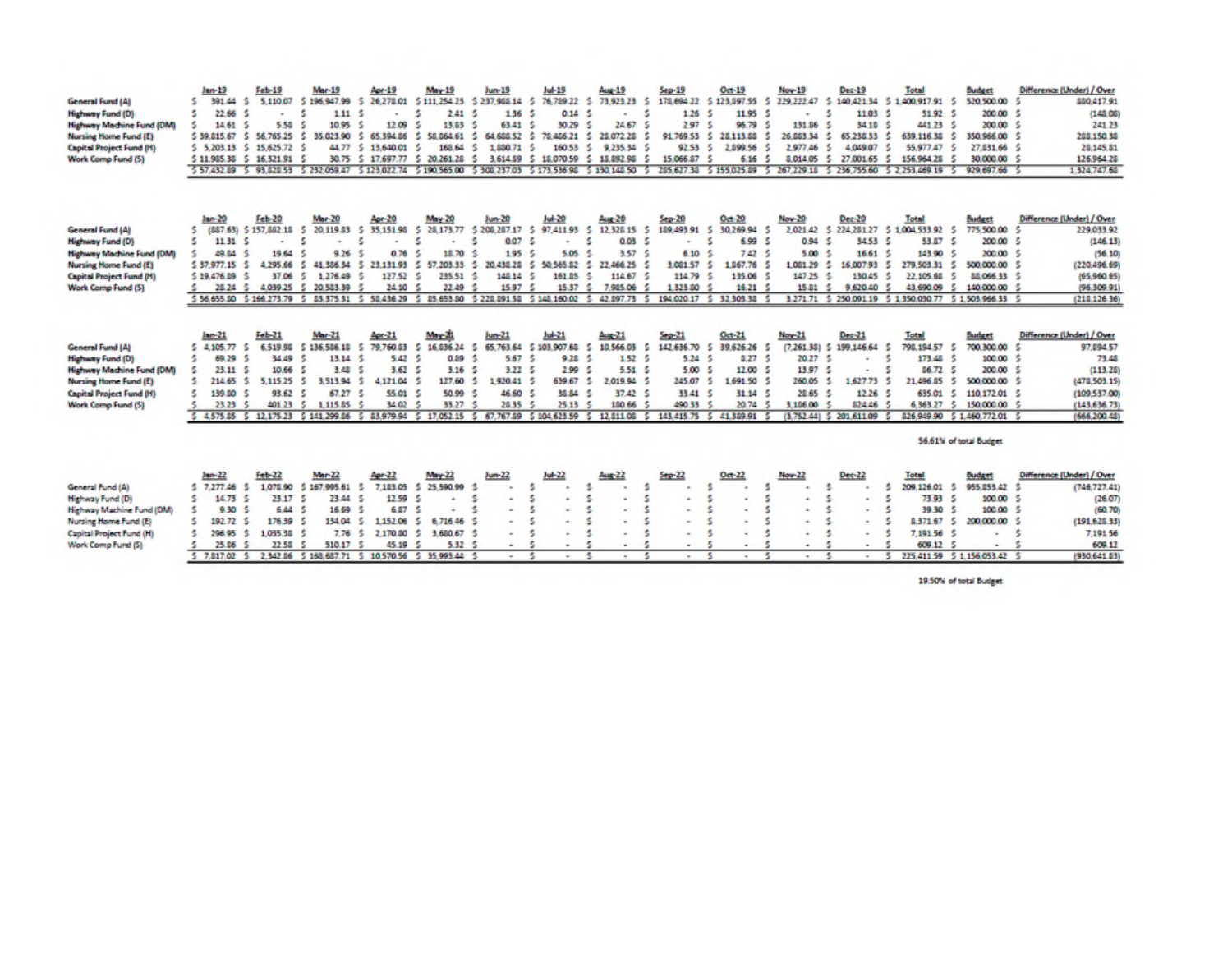#### **AUTHORIZATION TO CONTRACT WITH SYSTEMS EAST TO CONVERT PRIOR YEAR TAX INFORMATION AND AMEND THE 2022 BUDGET**

WHEREAS, Wayne County has contracted with Systems East per resolution 224-21 to utilize their tax collection and foreclosure software; and

WHEREAS, the Treasurer's Office is using this software daily, but must also use other programs to find older tax information; and

WHEREAS, the Treasurer has determined there is a need to convert prior tax history to the Systems East software to better serve the taxpayers; and

WHEREAS, Systems East has provided an estimate of \$10,000 to convert 5 years of prior tax history; now therefore be it

RESOLVED, that the County Treasurer and Chairman of the Board of Supervisors are authorized to sign this agreement with Systems East for the conversion of 5 years of prior paid tax information, subject to the County Attorney's approval as to form and content; and be it further

RESOLVED, that the County Treasurer is hereby authorized to amend the 2022 budget as follows:

#### **A13254 County Treasurer**

(Appropriations)

\$10,000.00 to .54475 – Software

#### **A9990 Other**

(Revenues)

\$10,000.00 to .42401 – Interest Earnings

| Budgeted: yes ___ no___ Proposed Cost: ____________ Reimbursed Amount ___________ County cost ___________             |  |  |
|-----------------------------------------------------------------------------------------------------------------------|--|--|
| Departmental transfer \$________________________ from Account No. ____________________ to Account No. _______________ |  |  |
|                                                                                                                       |  |  |
|                                                                                                                       |  |  |
|                                                                                                                       |  |  |
|                                                                                                                       |  |  |
|                                                                                                                       |  |  |
| Referred to:                                                                                                          |  |  |
| Committee: _____Ayes ______ Nays _______ Date: ___________Signature: ______________________________                   |  |  |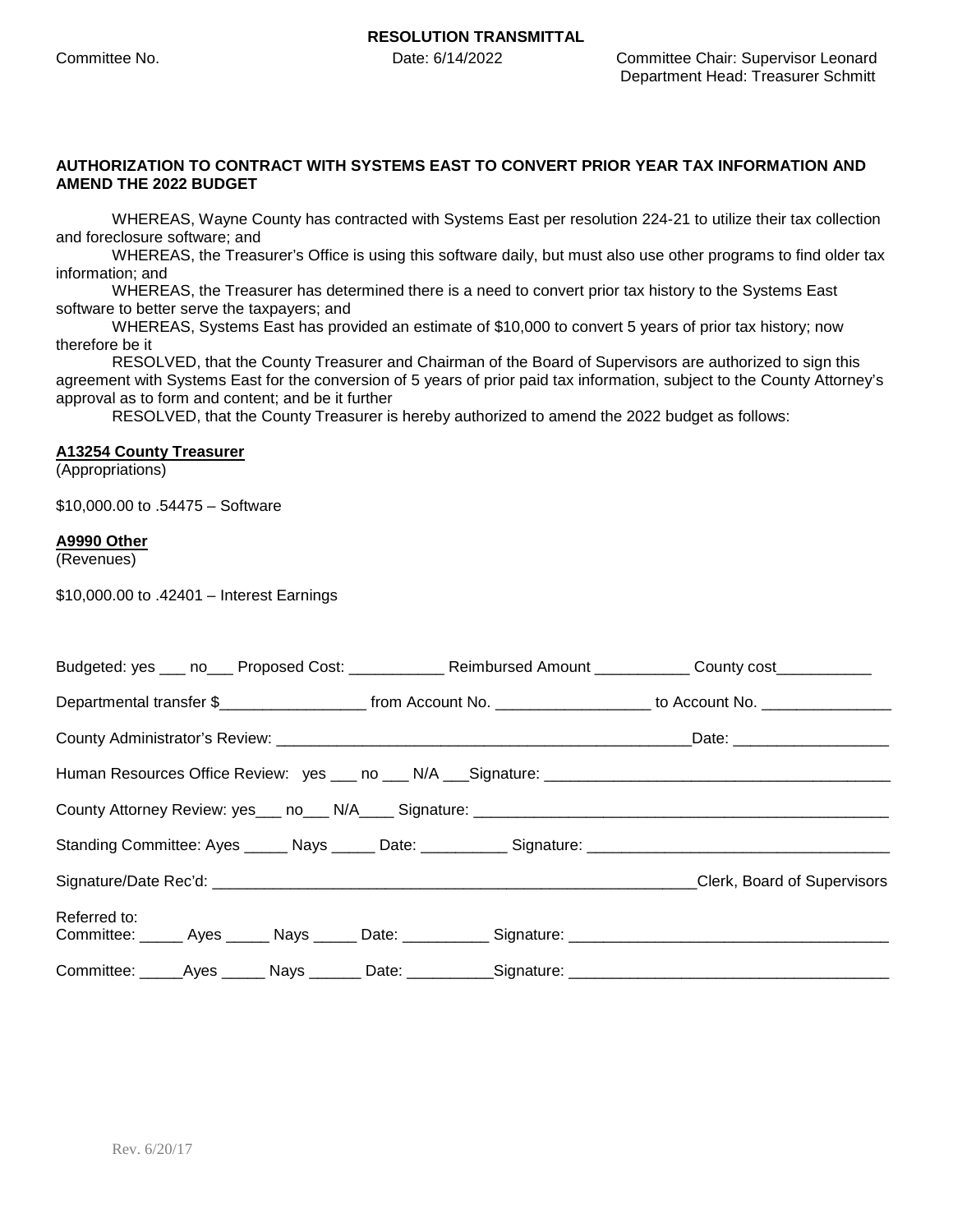**Committee No: 1 Date: 6/14/2022 Committee Chair: Kim Leonard Department Head: Rick House**

#### **ADOPTION OF THE 2023-2027 CAPITAL PLAN FOR WAYNE COUNTY**

**WHEREAS**, the County Administrator submitted the proposed 2023-2027 Capital Plan to the Board of Supervisors on April 18, 2022; and

**WHEREAS**, Department Heads who have submitted Capital Plan requests have reviewed their requests at their regularly scheduled May committee meetings; and

**WHEREAS**, a copy of the Capital Plan is on file with the Clerk of the Board of Supervisors; and

**WHEREAS**, a Public Hearing on the 2023-2027 Capital Plan was conducted on June 21, 2022; and

**WHEREAS**, the Capital Plan is a planning instrument and not an appropriations or funding commitment; now, therefore, be it

**RESOLVED**, that the Wayne County Board of Supervisors hereby adopts the 2023-2027 Capital Plan filed with the Clerk of the Board.

| Budgeted:    |  | Proposed Cost: | <b>Reimbursed Amount</b>                                                                                                                 | <b>County Cost</b>          |
|--------------|--|----------------|------------------------------------------------------------------------------------------------------------------------------------------|-----------------------------|
|              |  |                | Departmental transfer \$________________________________from Account No. ____________________________ to Account No. ___________________ |                             |
|              |  |                |                                                                                                                                          |                             |
|              |  |                |                                                                                                                                          |                             |
|              |  |                |                                                                                                                                          |                             |
|              |  |                |                                                                                                                                          |                             |
|              |  |                |                                                                                                                                          | Clerk, Board of Supervisors |
| Referred to: |  |                |                                                                                                                                          |                             |
|              |  |                | Committee: _____Ayes ______ Nays _______ Date: ___________Signature: _______________________________                                     |                             |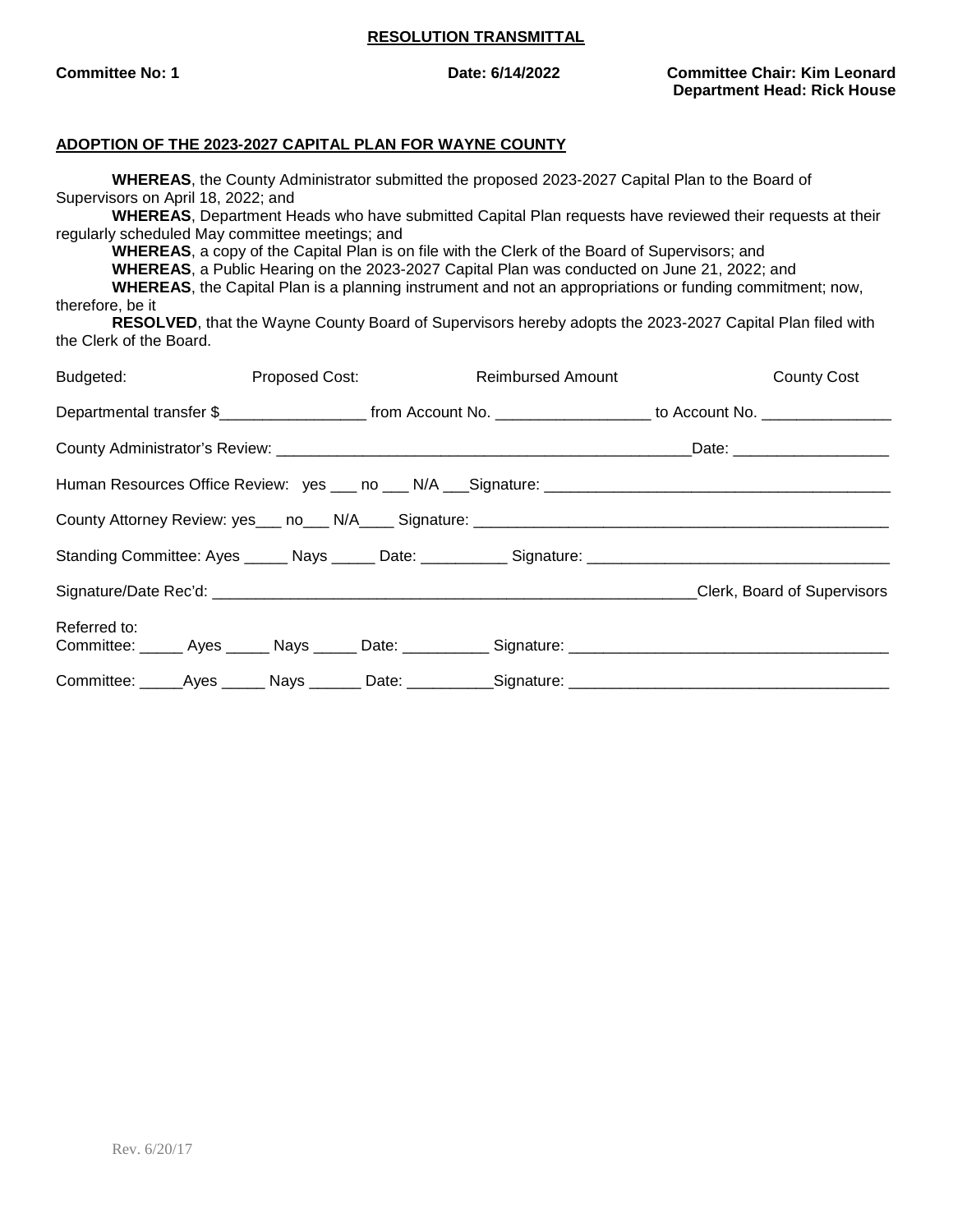Committee No: 1 Date: 6/14/22 Committee Chair: Kim Leonard Department Head: Daniel C. Connors, Esq.

### **AUTHORIZATION TO NEGOTIATE SETTLEMENT OF TWO HUMAN RIGHTS CLAIMS**

Brief Explanation:

WHEREAS, two Human Rights claims were brought against the County in March 2019; and WHEREAS, NYMIR and the County Attorney have reviewed the merit of the claim, and the potential value thereof, and the financial risks to the County, and are desirous of settling said claim; now, therefore, be it

 RESOLVED, that the Wayne County Attorney is authorized to settle one claim for an amount not to exceed Five Thousand and 00/100 (\$5,000.00) and the other claim for an amount not to exceed Ten Thousand and 00/100 (\$10,000.00).

|              |  | Budgeted: yes ___ no___ Proposed Cost: \$15,000 Reimbursed Amount County cost \$15,000 |                                                                                                                                         |
|--------------|--|----------------------------------------------------------------------------------------|-----------------------------------------------------------------------------------------------------------------------------------------|
|              |  |                                                                                        | Departmental transfer \$__________________________ from Account No. ______________________ to Account No. _____________________________ |
|              |  |                                                                                        |                                                                                                                                         |
|              |  |                                                                                        |                                                                                                                                         |
|              |  |                                                                                        |                                                                                                                                         |
|              |  |                                                                                        |                                                                                                                                         |
|              |  |                                                                                        | Clerk, Board of Supervisors                                                                                                             |
| Referred to: |  |                                                                                        |                                                                                                                                         |
|              |  |                                                                                        | Committee: _____Ayes ______ Nays _______ Date: ___________Signature: ______________________________                                     |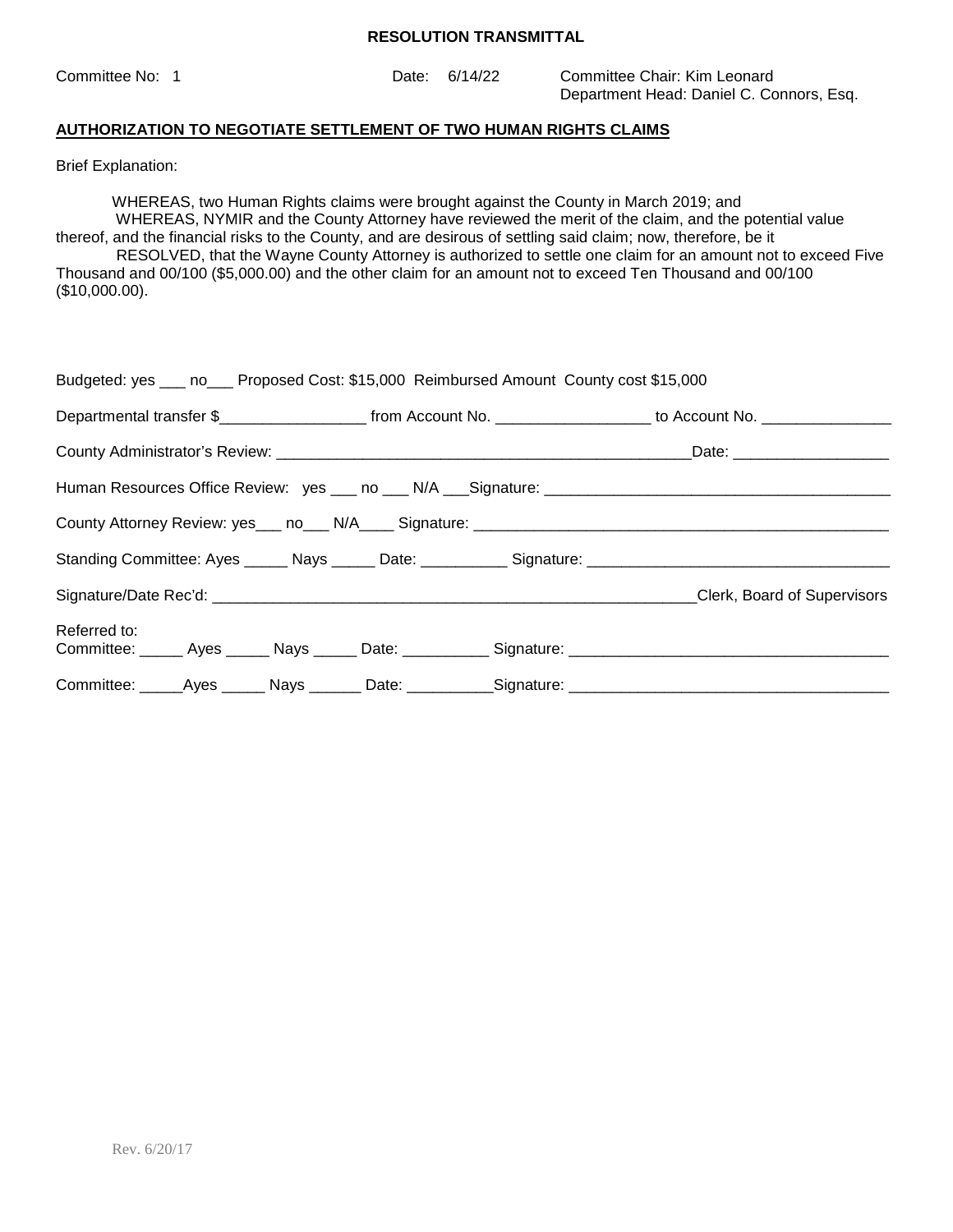| Committee No: 1 | Date: | 06/14/22 | Committee Chair: Kim Leonard             |
|-----------------|-------|----------|------------------------------------------|
|                 |       |          | Department Head: Daniel C. Connors, Esq. |

## **AUTHORIZATION TO NEGOTIATE SETTLEMENT OF CLAIM**

Brief Explanation:

WHEREAS, a Notice of Claim was brought against the County in February 2017; and

 WHEREAS, NYMIR and the County Attorney have reviewed the merit of the claim, and the potential value thereof, and the financial risks to the County, and are desirous of settling said claim; now, therefore, be it RESOLVED, that the Wayne County Attorney is authorized to settle one claim for an amount not to exceed Fifty Thousand and 00/100 (\$50,000.00).

| Budgeted: yes ___ no___ Proposed Cost: \$50,000 Reimbursed Amount County cost \$50,000               |  |                                                                                                                      |
|------------------------------------------------------------------------------------------------------|--|----------------------------------------------------------------------------------------------------------------------|
|                                                                                                      |  | Departmental transfer \$_______________________ from Account No. ___________________ to Account No. ________________ |
|                                                                                                      |  |                                                                                                                      |
|                                                                                                      |  |                                                                                                                      |
| County Attorney Review: yes ___ no ___ N/A ____ Signature: ______________________                    |  |                                                                                                                      |
|                                                                                                      |  |                                                                                                                      |
|                                                                                                      |  | <b>Clerk, Board of Supervisors</b>                                                                                   |
| Referred to:                                                                                         |  |                                                                                                                      |
| Committee: ______Ayes _______ Nays ________ Date: ___________Signature: ____________________________ |  |                                                                                                                      |